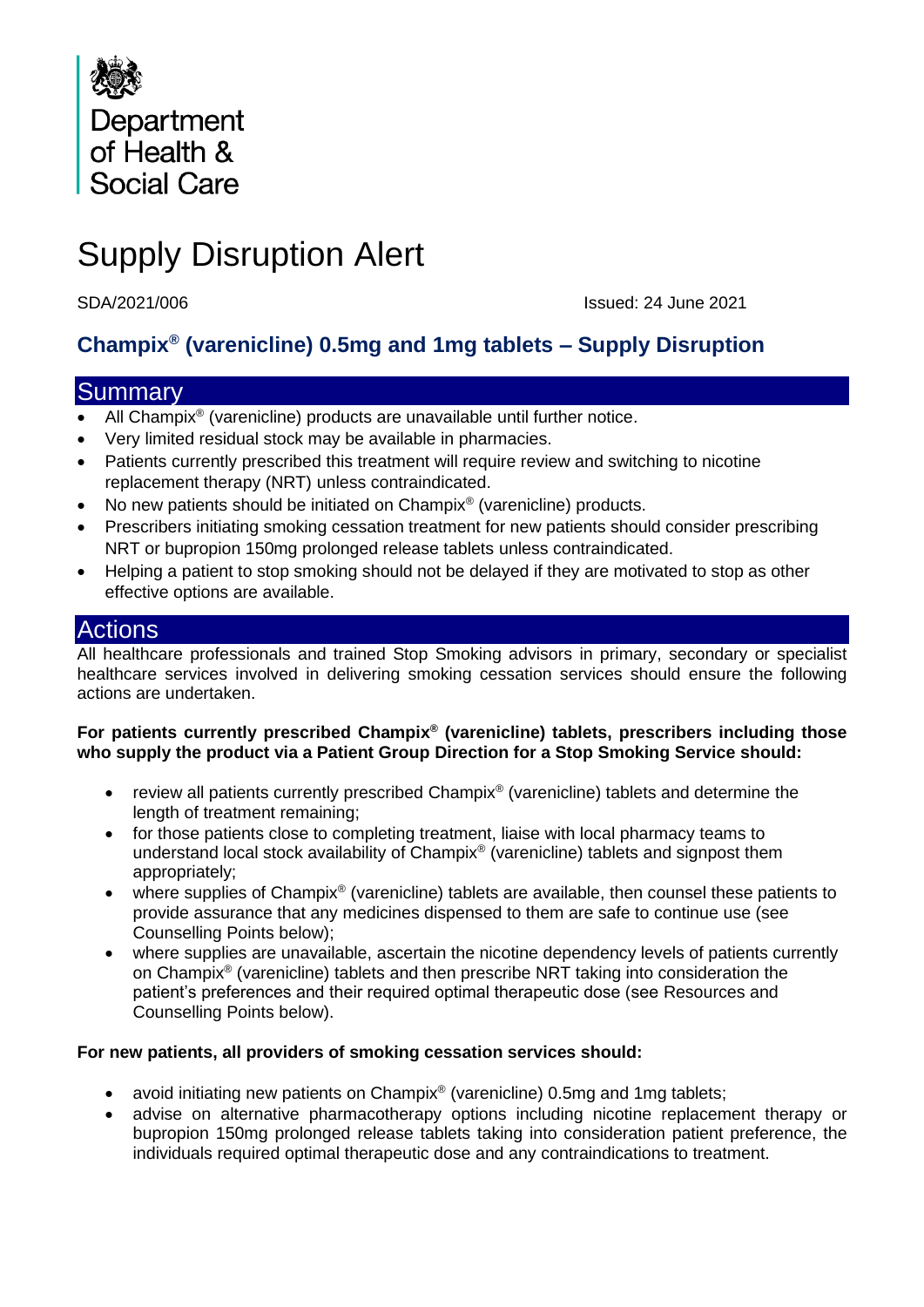## Product details

The following varenicline products are affected:

- Champix<sup>®</sup> (varenicline) 0.5mg/1mg 2 week treatment initiation pack
- Champix<sup>®</sup> (varenicline) 0.5mg/1mg 4 week treatment initiation pack
- Champix<sup>®</sup> (varenicline) 0.5mg tablets
- Champix<sup>®</sup> (varenicline) 1mg tablets

#### **Background**

Pfizer, the sole supplier of Champix<sup>®</sup>, stopped the distribution of all Champix<sup>®</sup> (varenicline) 0.5mg and 1mg tablets in early June 2021. Pfizer are currently unable to confirm when resupplies will become available following global regulatory investigations relating to the presence of nitrosamine impurities above Pfizer's acceptable level of daily intake in several lots.

Pfizer have indicated *"for those patients currently prescribed Champix, we believe the benefits outweigh the very low potential risks, if any, posed by nitrosamine exposure from varenicline on top of other common sources over a lifetime."*

The Medicines and Healthcare products Regulatory Agency (MHRA), who are the regulators of medicines, have advised that batches currently in the market are not subject to a recall, at this stage. This is a developing issue and further updates will be provided as the investigation progresses. Patients are advised not to stop taking their medication prior to consultation with their doctor or pharmacist, as the health risk of discontinuing the medicine is higher than the potential risk presented by the impurity.

# Counselling Points

All healthcare professionals and Stop Smoking advisors should be aware of the following when counselling patients:

- Champix<sup>®</sup> (varenicline) 0.5mg and 1mg tablets are currently unavailable due to product manufacturing and release delay due to product/ingredient testing. The manufacturer has taken precautionary measures to stop distribution whilst further testing takes place.
- Patients are advised not to stop taking their medication prior to consultation with their doctor or pharmacist.
- Where supplies are unavailable:
	- o Advise on the possible re-emergence of symptoms of tobacco withdrawal (including an increase in irritability, urge to smoke, depression and/or insomnia) on discontinuation of Champix® (varenicline) tablets.
	- $\circ$  Advise that the right dose and/or combination of nicotine replacement therapy should prevent symptoms of tobacco withdrawal following discontinuation of Champix® (varenicline) tablets. Patients should return to their prescriber/advisor if these symptoms continue.
	- $\circ$  As varenicline is a non-nicotine treatment, after discontinuation of varenicline it may take a few days for the patient to readjust to the new levels of nicotine from NRT and clinicians should work with patients to titrate accordingly.
	- $\circ$  Explain the difference in the mechanism of action of varenicline, NRT and bupropion.